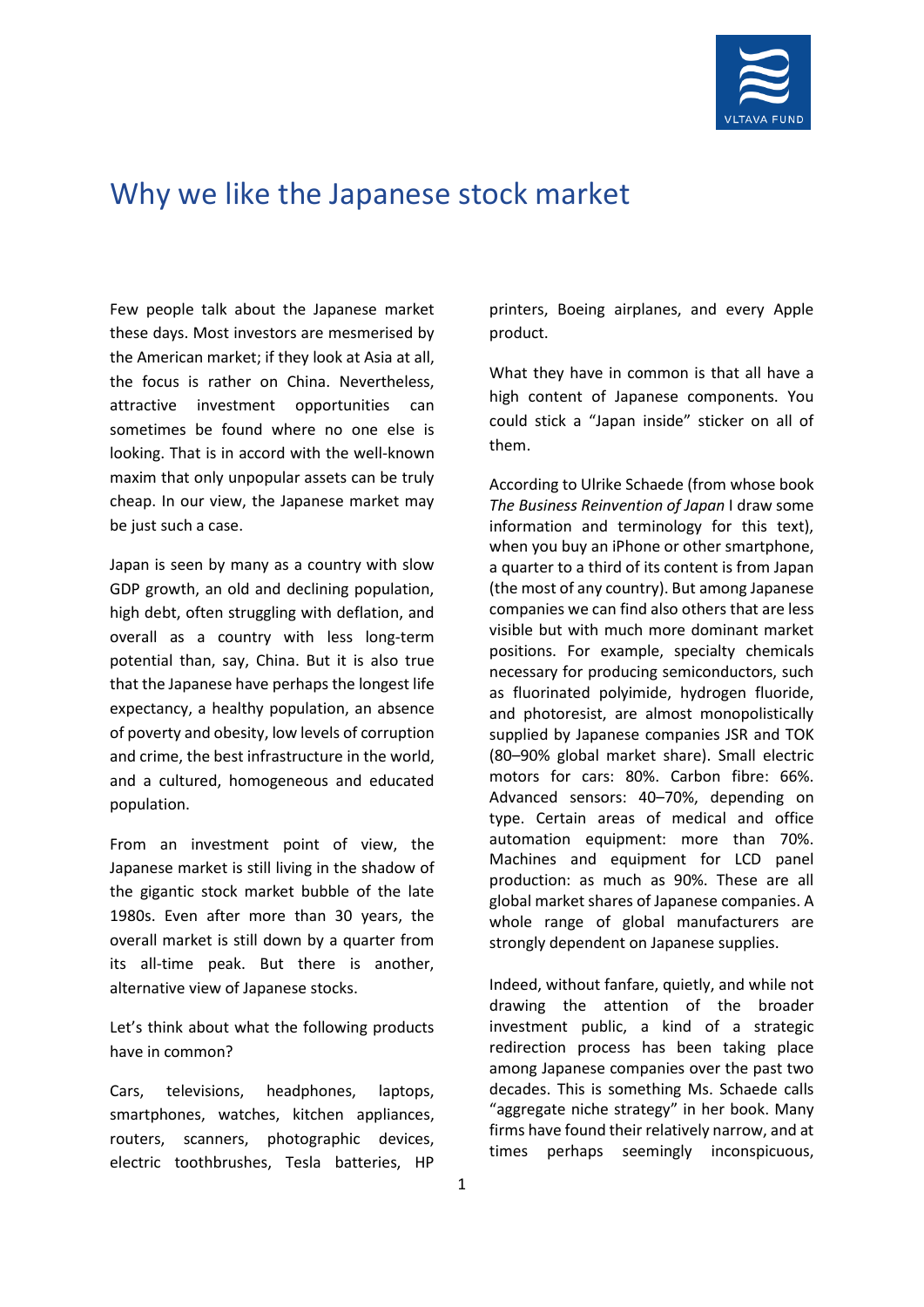

market segment, and have built a strong, often leading position within it. In aggregate, this completely changes the nature of the Japanese market.

Simultaneous with this strategic redirection, a kind of organisational renewal is going on within Japanese firms. Traditional attitudes and values, such as lifetime employment, hierarchies based upon tenure, the status of women, and so forth are gradually being reassessed and firms are becoming more flexible, innovative, and efficient.

For investors, all these changes are only meaningful and beneficial if they are reflected in growing profitability of companies. A glance at the statistics relating to the Nikkei 225 index suggests that this is the case. At the end of November 2021, the Nikkei closed at 27,821. The P/E of the overall market as measured by market capitalisation was 13.5. It was 16.7 based upon index weights. These are very low numbers. Some might argue that the P/E of the Japanese market must be low because "after all, Japan is stagnating". But according to the

Nikkei figures, the current profits of the companies included in the Nikkei 225 index are about 75% higher than five years ago and more than triple what they were a decade ago. So, that stagnation thing might not be quite what it's made out to be. The Japanese economy may be stagnating, or better to say growing slowly, but the profits of Japanese companies are growing very significantly.

We noticed the trend in strategic changes and changes in the Japanese business culture already in 2017, and since that time we have held an investment within Vltava Fund in the Nikkei 225 index. This investment opportunity has so far performed very well, but this fact remains underappreciated by investors. Even today, this second-largest stock market in the world remains perhaps the lowest priced of them all. Low valuations, rising profitability of Japanese companies, increasing returns on capital, and low debt make it very attractive and with great long-term potential.

Daniel Gladiš, December, 2021

For more information

Visit [www.vltavafund.com](http://www.vltavafund.com/)

Write us [investor@vltavafund.com](mailto:investor@vltavafund.com)

Follow us [www.facebook.com/vltavafund](http://www.facebook.com/vltavafund) or <https://twitter.com/danielgladis>

## **DISCLAIMER**

The Fund is licensed as an Alternative investment fund by the Malta Financial Services Authority (MFSA) and is dedicated to qualified investors.

This document expresses the opinion of the author as at the time it was written and is intended exclusively for promotional purposes. The investor should base his or her investment decision on consideration of comprehensive information about the Fund.

\_\_\_\_\_\_\_\_\_\_\_\_\_\_\_\_\_\_\_\_\_\_\_\_\_\_\_\_\_\_\_\_\_\_\_\_\_\_\_\_\_\_\_\_\_\_\_\_\_\_\_\_\_\_\_\_\_\_\_\_\_\_\_\_\_\_\_\_\_\_\_\_\_\_\_\_\_\_\_\_\_\_